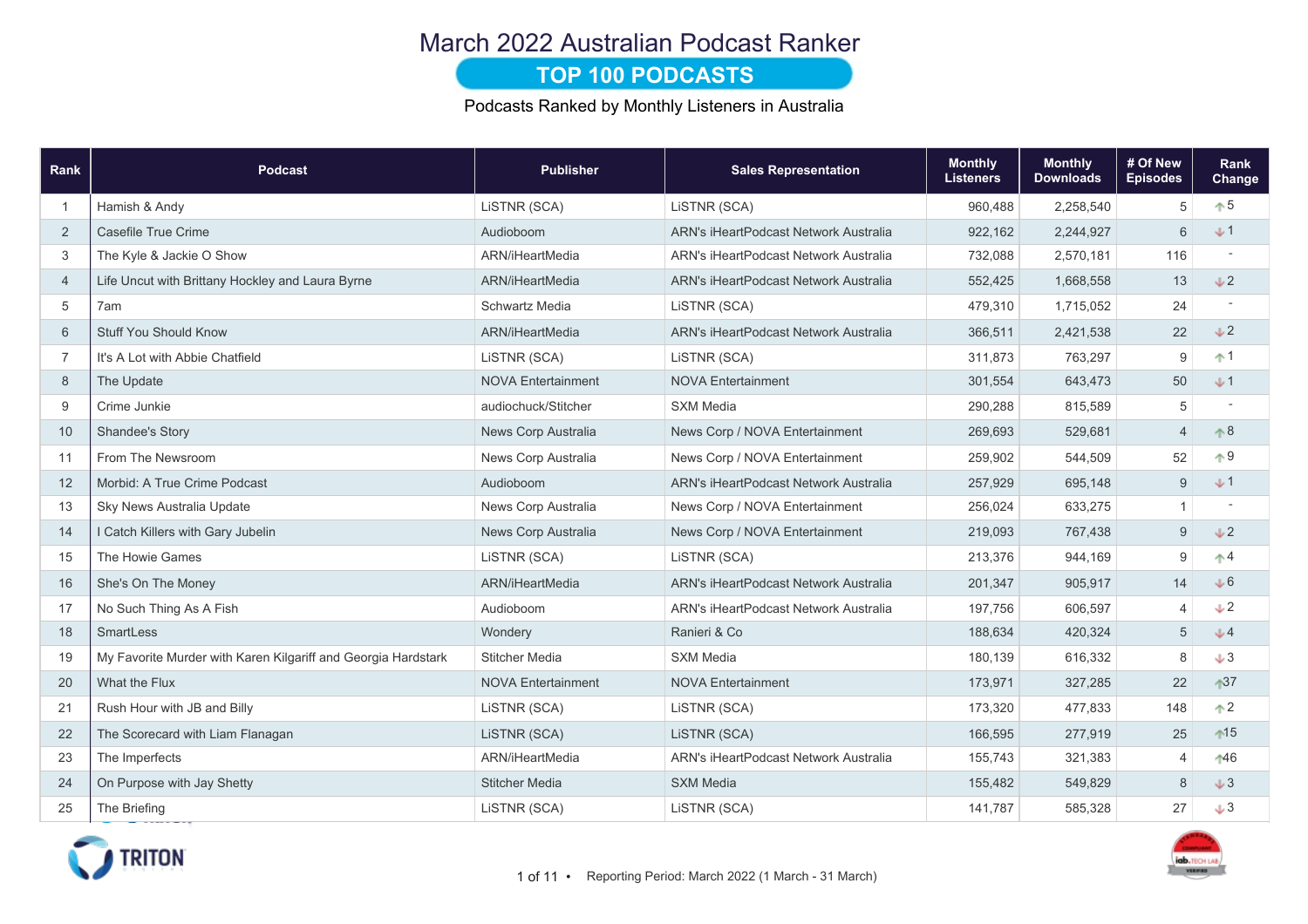## TOP 100 PODCASTS

| Rank | <b>Podcast</b>                                   | <b>Publisher</b>                   | <b>Sales Representation</b>           | <b>Monthly</b><br><b>Listeners</b> | <b>Monthly</b><br><b>Downloads</b> | # Of New<br><b>Episodes</b> | Rank<br>Change |
|------|--------------------------------------------------|------------------------------------|---------------------------------------|------------------------------------|------------------------------------|-----------------------------|----------------|
| 26   | So Dramatic! with Megan Pustetto                 | <b>NOVA Entertainment</b>          | <b>NOVA Entertainment</b>             | 140,904                            | 398,592                            | 19                          | $+15$          |
| 27   | <b>Just the Gist</b>                             | LISTNR (SCA)                       | LISTNR (SCA)                          | 137,863                            | 294,843                            | $\overline{4}$              | $+3$           |
| 28   | <b>Nine News</b>                                 | Nine Radio                         | Nine                                  | 133,965                            | 305,312                            | 291                         | $\uparrow$ 27  |
| 29   | The Marty Sheargold Show - Triple M Melbourne    | LISTNR (SCA)                       | LISTNR (SCA)                          | 130,326                            | 409,761                            | 75                          | $\sqrt{2}$     |
| 30   | Life and Crimes with Andrew Rule                 | News Corp Australia                | News Corp / NOVA Entertainment        | 120,483                            | 349,436                            | $\overline{4}$              | $+5$           |
| 31   | <b>My Sister's Secrets</b>                       | News Corp Australia                | News Corp / NOVA Entertainment        | 119,991                            | 239,601                            | 3                           | $^{\text{14}}$ |
| 32   | <b>SEN Breakfast</b>                             | Sports Entertainment Network (SEN) | Sports Entertainment Network (SEN)    | 119,642                            | 1,607,866                          | 232                         | $+27$          |
| 33   | The Matty Johns podcast                          | News Corp Australia                | News Corp / NOVA Entertainment        | 116,762                            | 309,832                            | 8                           | $\uparrow 9$   |
| 34   | The Mindset Mentor                               | ARN/iHeartMedia                    | ARN's iHeartPodcast Network Australia | 110,056                            | 586,825                            | 23                          | $+5$           |
| 35   | Please Explain                                   | Nine Publishing                    | <b>Nine</b>                           | 109,162                            | 481,409                            | 28                          | $+9$           |
| 36   | Freakonomics Radio                               | <b>Stitcher Media</b>              | <b>SXM Media</b>                      | 106,883                            | 349,870                            | 5                           | $+4$           |
| 37   | Toni and Ryan                                    | ARN/iHeartMedia                    | ARN's iHeartPodcast Network Australia | 105,621                            | 301,671                            | 18                          | $+7$           |
| 38   | Triple M Footy AFL                               | LISTNR (SCA)                       | LISTNR (SCA)                          | 105,265                            | 290,031                            | 60                          | Return         |
| 39   | Last Podcast On The Left                         | <b>Stitcher Media</b>              | <b>SXM Media</b>                      | 104,629                            | 510,645                            | 9                           | $+6$           |
| 40   | 99% Invisible                                    | <b>Stitcher Media</b>              | <b>SXM Media</b>                      | 103,765                            | 282,749                            | 6                           | $+6$           |
| 41   | Whateley                                         | Sports Entertainment Network (SEN) | Sports Entertainment Network (SEN)    | 100,413                            | 1,538,004                          | 256                         | $+26$          |
| 42   | Conan O'Brien Needs A Friend                     | <b>Stitcher Media</b>              | <b>SXM Media</b>                      | 98,250                             | 272,574                            | 9                           | $+6$           |
| 43   | <b>Twin Flames</b>                               | Wondery                            | Ranieri & Co                          | 96,530                             | 182,574                            | $\overline{4}$              | Debut          |
| 44   | The Betoota Advocate Podcast                     | <b>DM Podcasts</b>                 | <b>NOVA Entertainment</b>             | 95,596                             | 213,769                            | 9                           | $+6$           |
| 45   | <b>IMPAULSIVE</b>                                | ARN/iHeartMedia                    | ARN's iHeartPodcast Network Australia | 93,925                             | 168,079                            | $6\,$                       | $+5$           |
| 46   | <b>Behind the Bastards</b>                       | ARN/iHeartMedia                    | ARN's iHeartPodcast Network Australia | 93,503                             | 263,375                            | 14                          | $+15$          |
| 47   | <b>Super Soul</b>                                | <b>Stitcher Media</b>              | <b>SXM Media</b>                      | 88,003                             | 362,151                            | 6                           | $\downarrow 8$ |
| 48   | 2 Bears, 1 Cave with Tom Segura & Bert Kreischer | <b>Stitcher Media</b>              | <b>SXM Media</b>                      | 84,271                             | 144,522                            | $\overline{4}$              | $+5$           |
| 49   | <b>Equity Mates Investing Podcast</b>            | <b>Equity Mates Media</b>          | Acast                                 | 83,644                             | 295,725                            | 9                           | $+14$          |
| 50   | <b>Ben Fordham Live</b>                          | Nine Radio                         | Nine                                  | 83,301                             | 379,363                            | 274                         | $+1$           |

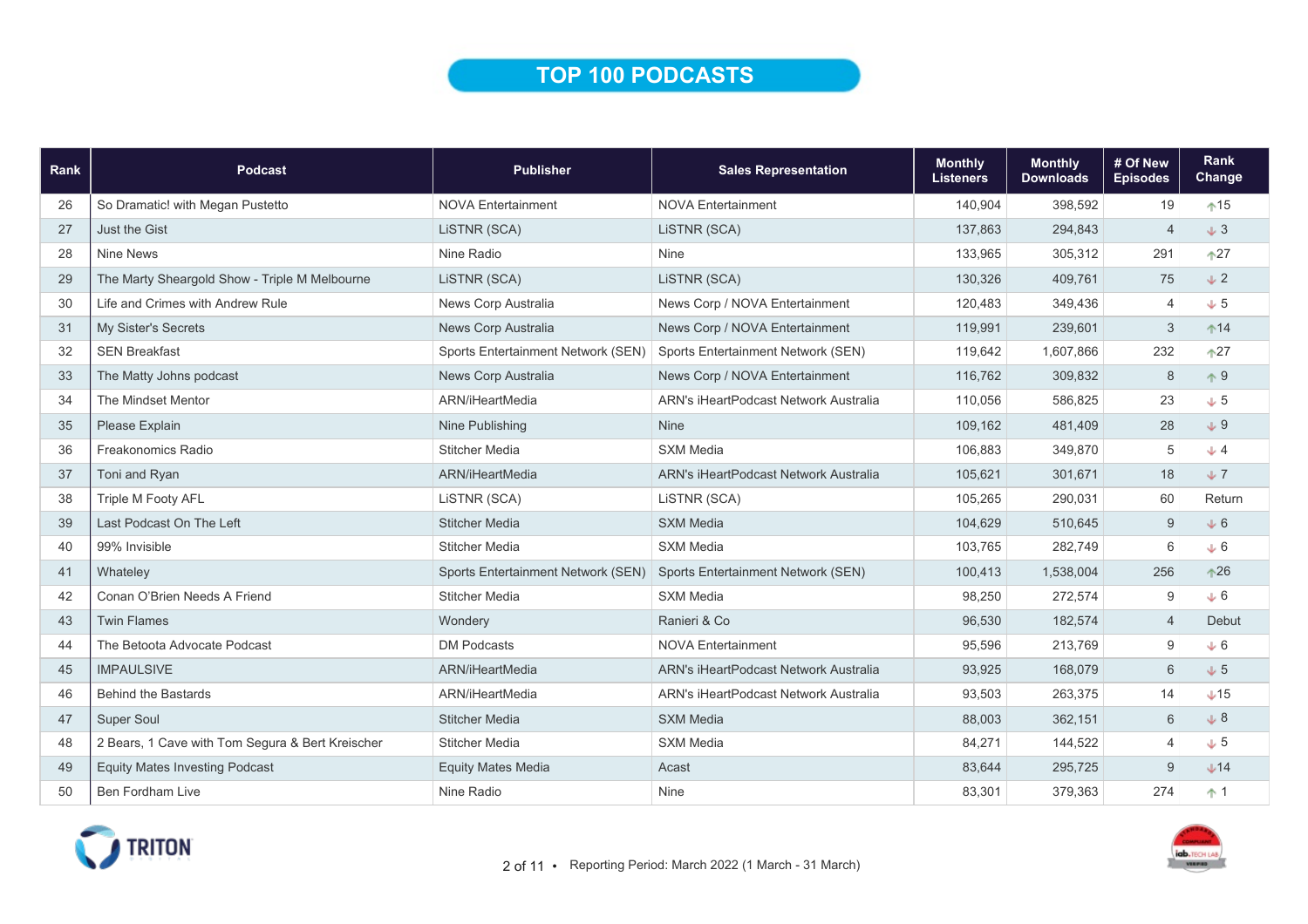## TOP 100 PODCASTS

| Rank | Podcast                                         | <b>Publisher</b>          | <b>Sales Representation</b>                  | <b>Monthly</b><br><b>Listeners</b> | <b>Monthly</b><br><b>Downloads</b> | # Of New<br><b>Episodes</b> | <b>Rank</b><br><b>Change</b> |
|------|-------------------------------------------------|---------------------------|----------------------------------------------|------------------------------------|------------------------------------|-----------------------------|------------------------------|
| 51   | Allan & Carly - Hit WA                          | LISTNR (SCA)              | LISTNR (SCA)                                 | 83,126                             | 86,822                             | 54                          | Debut                        |
| 52   | <b>Office Ladies</b>                            | <b>Stitcher Media</b>     | <b>SXM Media</b>                             | 80,925                             | 197,978                            | 5                           | .8                           |
| 53   | <b>Hidden Brain</b>                             | Hidden Brain Media        | Hidden Brain Media/Stitcher                  | 77,038                             | 269,811                            | $\sqrt{5}$                  | $+6$                         |
| 54   | The Morning Crew - Hughesy Ed and Erin - 2DayFM | LISTNR (SCA)              | LISTNR (SCA)                                 | 76,674                             | 177,740                            | 95                          | Return                       |
| 55   | Jase & Lauren                                   | ARN/iHeartMedia           | ARN's iHeartPodcast Network Australia        | 74,398                             | 526,831                            | 90                          | $10$                         |
| 56   | The National Briefing                           | LiSTNR (SCA)              | LISTNR (SCA)                                 | 73,879                             | 157,495                            | 144                         | $+7$                         |
| 57   | I've Got News For You                           | News Corp Australia       | News Corp / NOVA Entertainment               | 72,764                             | 89,867                             | 24                          | $\uparrow 6$                 |
| 58   | Triple M Rocks Footy NRL                        | LISTNR (SCA)              | LISTNR (SCA)                                 | 69,758                             | 302,007                            | 104                         | Return                       |
| 59   | Fast Five by Fear and Greed                     | <b>NOVA Entertainment</b> | <b>NOVA Entertainment</b>                    | 69,007                             | 108,503                            | 50                          | $\mathcal{A}2$               |
| 60   | Matt & Alex - All Day Breakfast                 | LiSTNR (SCA)              | LISTNR (SCA)                                 | 67,776                             | 229,571                            | 23                          | $\bigcup$ 10                 |
| 61   | Mornings with Neil Mitchell                     | Nine Radio                | <b>Nine</b>                                  | 65,967                             | 175,712                            | 192                         | 155                          |
| 62   | RedHanded                                       | Audioboom                 | ARN's iHeartPodcast Network Australia        | 63,331                             | 172,450                            | 6                           | $+2$                         |
| 63   | F1: Beyond The Grid                             | Audioboom                 | <b>ARN's iHeartPodcast Network Australia</b> | 62,567                             | 135,721                            | $\overline{7}$              | 159                          |
| 64   | Motley Fool Money                               | LiSTNR (SCA)              | LISTNR (SCA)                                 | 60,337                             | 234,148                            | 12                          | J11                          |
| 65   | I Don't Know About That                         | ARN/iHeartMedia           | <b>ARN's iHeartPodcast Network Australia</b> | 58,569                             | 132,906                            | 9                           | J3                           |
| 66   | Hot Nights with Abbie Chatfield                 | LISTNR (SCA)              | LISTNR (SCA)                                 | 57,490                             | 119,323                            | 31                          | $+40$                        |
| 67   | The Chaser Report                               | The Chaser                | Acast                                        | 56,895                             | 305,219                            | 37                          | J11                          |
| 68   | The School of Greatness                         | Wondery                   | Ranieri & Co                                 | 55,800                             | 385,343                            | 13                          |                              |
| 69   | Fifi, Fev & Nick - 101.9 The Fox Melbourne      | LISTNR (SCA)              | LISTNR (SCA)                                 | 55,004                             | 95,599                             | 82                          | Return                       |
| 70   | <b>Six Tackles With Gus</b>                     | Nine Digital              | <b>Nine</b>                                  | 54,400                             | 102,328                            | 8                           | Return                       |
| 71   | Something Was Wrong                             | audiochuck/Stitcher       | <b>SXM Media</b>                             | 54,296                             | 144,363                            | 6                           | J <sub>5</sub>               |
| 72   | The Daily Aus                                   | ARN/iHeartMedia           | ARN's iHeartPodcast Network Australia        | 53.895                             | 153,630                            | 23                          | Debut                        |
| 73   | This Is Actually Happening                      | Wondery                   | Ranieri & Co                                 | 52,738                             | 152,952                            | 6                           | $\uparrow 6$                 |
| 74   | This Is Important                               | ARN/iHeartMedia           | ARN's iHeartPodcast Network Australia        | 52,640                             | 110,778                            | 5                           | $\sqrt{10}$                  |
| 75   | Fake Doctors, Real Friends with Zach and Donald | ARN/iHeartMedia           | ARN's iHeartPodcast Network Australia        | 52,637                             | 127,641                            | $\overline{7}$              | $\downarrow$ 23              |

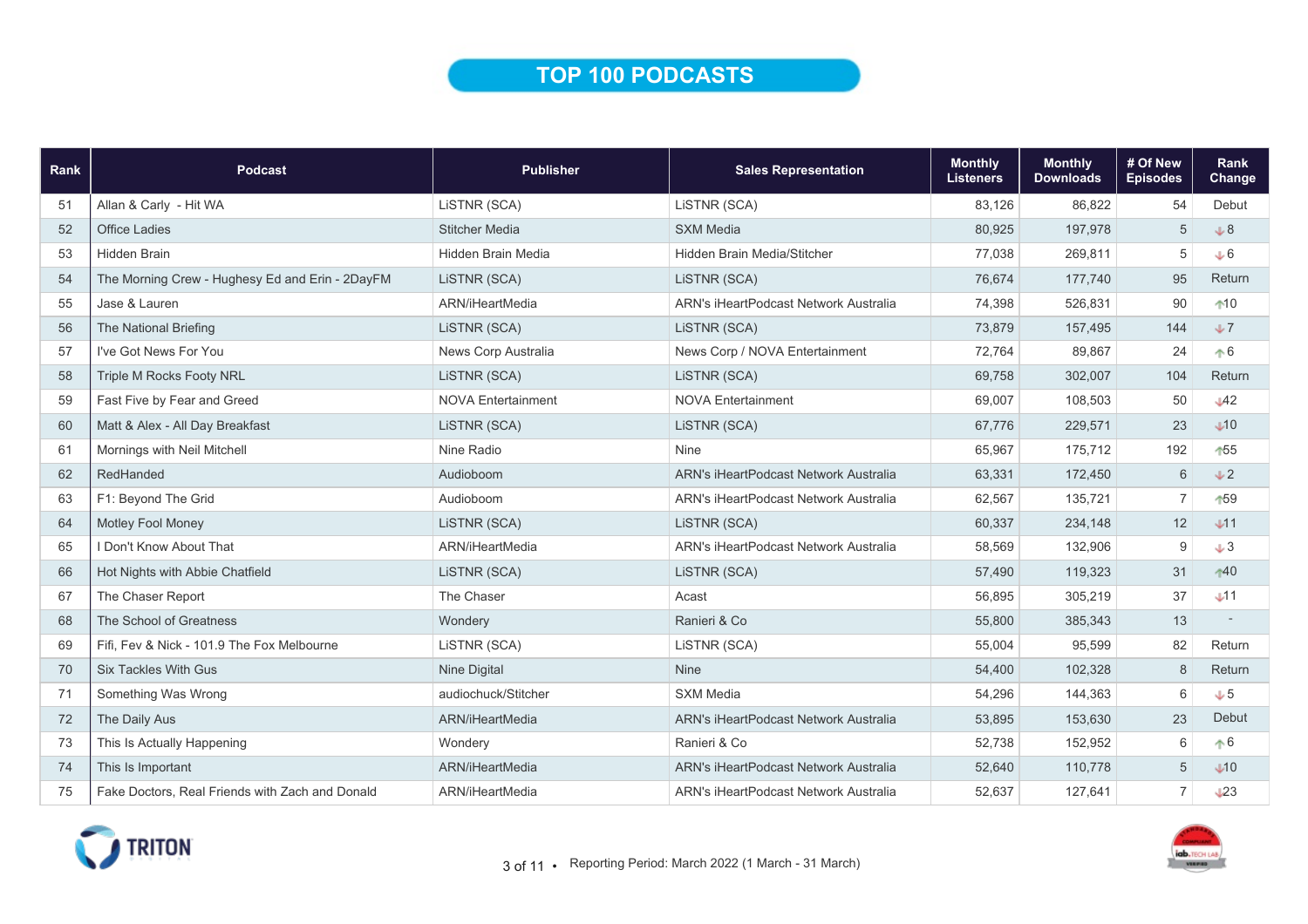## TOP 100 PODCASTS

| Rank | <b>Podcast</b>                                    | <b>Publisher</b>                   | <b>Sales Representation</b>                  | <b>Monthly</b><br><b>Listeners</b> | <b>Monthly</b><br><b>Downloads</b> | # Of New<br><b>Episodes</b> | <b>Rank</b><br>Change    |
|------|---------------------------------------------------|------------------------------------|----------------------------------------------|------------------------------------|------------------------------------|-----------------------------|--------------------------|
| 76   | How I Built This with Guy Raz                     | Wondery                            | Ranieri & Co                                 | 52,231                             | 226,967                            | $\overline{4}$              | Debut                    |
| 77   | Ologies with Alie Ward                            | <b>Stitcher Media</b>              | <b>SXM Media</b>                             | 51,817                             | 125,842                            | 5                           | $+15$                    |
| 78   | Jonesy & Amanda's JAMcast!                        | ARN/iHeartMedia                    | ARN's iHeartPodcast Network Australia        | 51,442                             | 188,653                            | 164                         | $+41$                    |
| 79   | <b>WTF with Marc Maron Podcast</b>                | <b>Stitcher Media</b>              | <b>SXM Media</b>                             | 51,198                             | 190,531                            | $9\,$                       | $+1$                     |
| 80   | The Ray Hadley Morning Show                       | Nine Radio                         | <b>Nine</b>                                  | 50,906                             | 197,153                            | 118                         | $\uparrow$ 4             |
| 81   | The Fighter & The Kid                             | ARN/iHeartMedia                    | ARN's iHeartPodcast Network Australia        | 50,047                             | 171,555                            | 10                          | $\bigcup$ 10             |
| 82   | Stuff They Don't Want You To Know                 | ARN/iHeartMedia                    | ARN's iHeartPodcast Network Australia        | 49,616                             | 262,090                            | 25                          | $\bigcup_{k=1}^{\infty}$ |
| 83   | Cautionary Tales with Tim Harford                 | ARN/iHeartMedia                    | <b>ARN's iHeartPodcast Network Australia</b> | 49,218                             | 100,802                            | $\overline{4}$              | Return                   |
| 84   | The Sounding Board                                | Sports Entertainment Network (SEN) | Sports Entertainment Network (SEN)           | 48,676                             | 154,415                            | 13                          | $*28$                    |
| 85   | American Scandal                                  | Wondery                            | Ranieri & Co                                 | 47,835                             | 162,382                            | $\overline{7}$              | $+20$                    |
| 86   | Your Mom's House with Christina P. and Tom Segura | <b>Stitcher Media</b>              | <b>SXM Media</b>                             | 47,577                             | 100,726                            | 5                           | $+3$                     |
| 87   | Kate, Tim & Joel                                  | <b>NOVA Entertainment</b>          | <b>NOVA Entertainment</b>                    | 46,964                             | 809,325                            | 49                          | J6                       |
| 88   | The Australian's Money Cafe                       | News Corp Australia                | News Corp / NOVA Entertainment               | 46,945                             | 117,405                            | 8                           | $+1$                     |
| 89   | Anatomy of Murder                                 | audiochuck/Stitcher                | <b>SXM Media</b>                             | 46,718                             | 113,611                            | 5                           | $^*4$                    |
| 90   | The Tiny Meat Gang Podcast                        | Audioboom                          | ARN's iHeartPodcast Network Australia        | 45,917                             | 109.457                            | 5                           | $17$                     |
| 91   | The Space                                         | <b>NOVA Entertainment</b>          | <b>NOVA Entertainment</b>                    | 45,791                             | 171,489                            | 55                          | $\sqrt{15}$              |
| 92   | Will & Woody                                      | ARN/iHeartMedia                    | ARN's iHeartPodcast Network Australia        | 44,914                             | 106,414                            | 69                          | $\downarrow$ 19          |
| 93   | Chrissie, Sam & Browny                            | <b>NOVA Entertainment</b>          | <b>NOVA Entertainment</b>                    | 44,566                             | 314,696                            | 52                          | J                        |
| 94   | The West Live                                     | West Australian Newspapers         | West Australian Newspapers                   | 44,531                             | 105,293                            | 361                         | $+19$                    |
| 95   | <b>Business Wars</b>                              | Wondery                            | Ranieri & Co                                 | 44,485                             | 177,004                            | 9                           | J                        |
| 96   | <b>FOX FOOTY Podcasts</b>                         | News Corp Australia                | News Corp / NOVA Entertainment               | 42,780                             | 147,856                            | 18                          | Return                   |
| 97   | Somehow Related with Dave O'Neil & Glenn Robbins  | ARN/iHeartMedia                    | ARN's iHeartPodcast Network Australia        | 42,620                             | 111,781                            | $\overline{4}$              | $\sqrt{25}$              |
| 98   | Murder With My Husband                            | ARN/iHeartMedia                    | ARN's iHeartPodcast Network Australia        | 42,275                             | 97,966                             | 4                           |                          |
| 99   | Lore                                              | ARN/iHeartMedia                    | ARN's iHeartPodcast Network Australia        | 42,243                             | 161,167                            | $\overline{\mathcal{A}}$    | $+5$                     |
| 100  | The Generation Why Podcast                        | Wondery                            | Ranieri & Co                                 | 41,685                             | 126,206                            | 6                           | $\bigcup$ 18             |



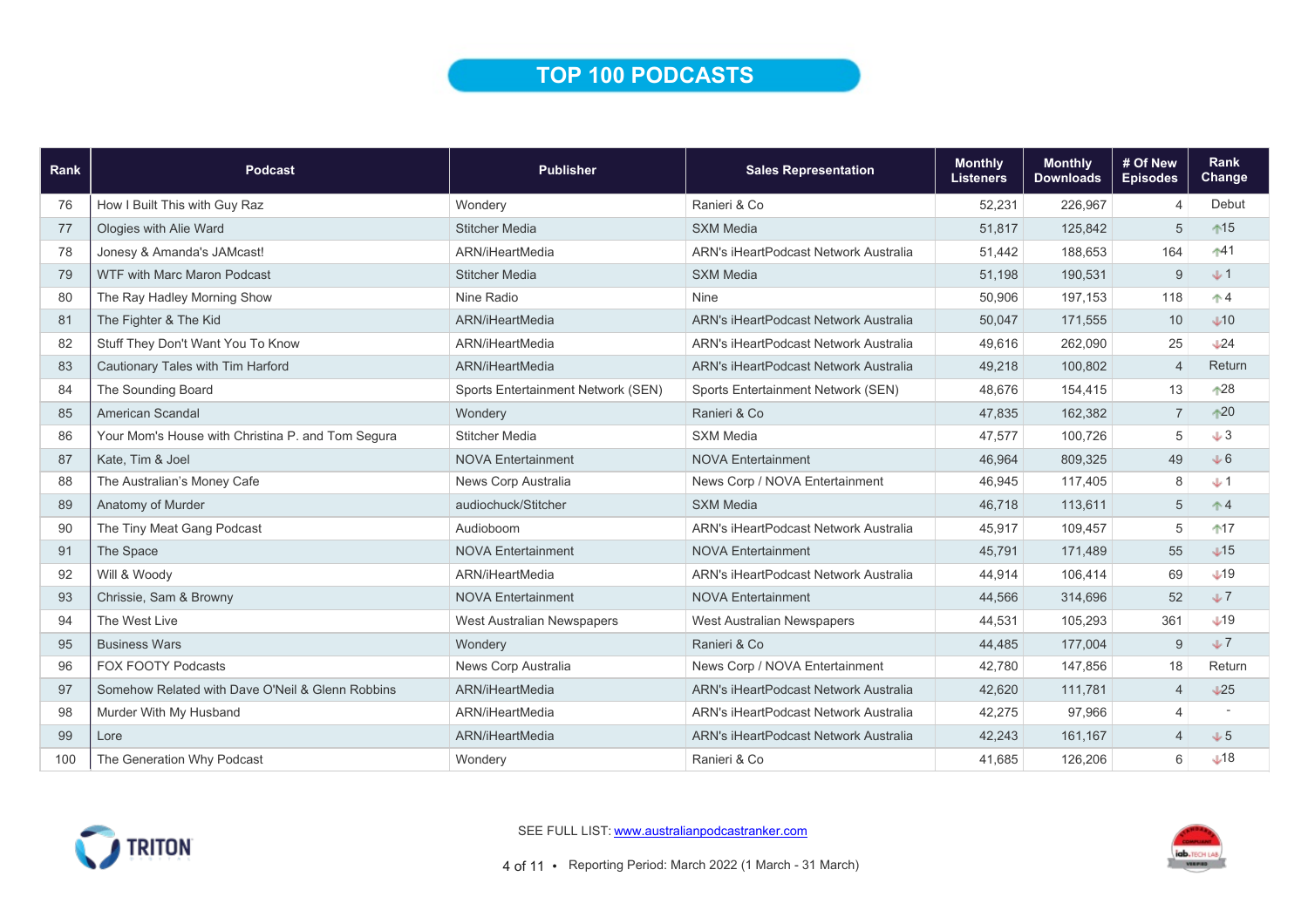### March 2022 Australian Podcast Ranker

#### AUSTRALIAN-MADE TOP 100 PODCASTS

#### Australian Made Podcasts Ranked by Monthly Listeners in Australia

| Rank           | <b>Podcast</b>                                   | <b>Publisher</b>                   | <b>Sales Representation</b>           | <b>Monthly</b><br><b>Listeners</b> | <b>Monthly</b><br><b>Downloads</b> | # Of New<br><b>Episodes</b> | <b>Rank</b><br>Change |
|----------------|--------------------------------------------------|------------------------------------|---------------------------------------|------------------------------------|------------------------------------|-----------------------------|-----------------------|
| $\overline{1}$ | Hamish & Andy                                    | LISTNR (SCA)                       | LISTNR (SCA)                          | 960,488                            | 2,258,540                          | 5                           | $\uparrow$ 4          |
| 2              | Casefile True Crime                              | Audioboom                          | ARN's iHeartPodcast Network Australia | 922,162                            | 2,244,927                          | 6                           | $+1$                  |
| 3              | The Kyle & Jackie O Show                         | ARN/iHeartMedia                    | ARN's iHeartPodcast Network Australia | 732,088                            | 2,570,181                          | 116                         |                       |
| $\overline{4}$ | Life Uncut with Brittany Hockley and Laura Byrne | ARN/iHeartMedia                    | ARN's iHeartPodcast Network Australia | 552,425                            | 1,668,558                          | 13                          | $\sqrt{2}$            |
| 5              | 7am                                              | Schwartz Media                     | LiSTNR (SCA)                          | 479,310                            | 1,715,052                          | 24                          | $+1$                  |
| 6              | It's A Lot with Abbie Chatfield                  | LISTNR (SCA)                       | LISTNR (SCA)                          | 311,873                            | 763,297                            | 9                           | $+1$                  |
| $\overline{7}$ | The Update                                       | <b>NOVA Entertainment</b>          | <b>NOVA Entertainment</b>             | 301,554                            | 643,473                            | 50                          | $+1$                  |
| 8              | <b>Shandee's Story</b>                           | News Corp Australia                | News Corp / NOVA Entertainment        | 269,693                            | 529,681                            | $\overline{4}$              | $\uparrow$ 4          |
| 9              | From The Newsroom                                | News Corp Australia                | News Corp / NOVA Entertainment        | 259,902                            | 544,509                            | 52                          | $\uparrow$ 5          |
| 10             | Sky News Australia Update                        | News Corp Australia                | News Corp / NOVA Entertainment        | 256,024                            | 633,275                            | $\overline{1}$              |                       |
| 11             | I Catch Killers with Gary Jubelin                | News Corp Australia                | News Corp / NOVA Entertainment        | 219,091                            | 767,436                            | $9$                         | $\sqrt{2}$            |
| 12             | The Howie Games                                  | LISTNR (SCA)                       | LISTNR (SCA)                          | 213,376                            | 944,169                            | 9                           | $+1$                  |
| 13             | She's On The Money                               | ARN/iHeartMedia                    | ARN's iHeartPodcast Network Australia | 201,347                            | 905,917                            | 14                          | $+5$                  |
| 14             | What the Flux                                    | <b>NOVA Entertainment</b>          | <b>NOVA Entertainment</b>             | 173,971                            | 327,285                            | 22                          | $^{\circ}23$          |
| 15             | Rush Hour with JB and Billy                      | LISTNR (SCA)                       | LISTNR (SCA)                          | 173,320                            | 477,833                            | 148                         | $+1$                  |
| 16             | The Scorecard with Liam Flanagan                 | LISTNR (SCA)                       | LISTNR (SCA)                          | 166,595                            | 277,919                            | 25                          | $\uparrow 8$          |
| 17             | The Imperfects                                   | ARN/iHeartMedia                    | ARN's iHeartPodcast Network Australia | 155,743                            | 321,383                            | $\overline{4}$              | $+26$                 |
| 18             | The Briefing                                     | LISTNR (SCA)                       | LISTNR (SCA)                          | 141,787                            | 585,328                            | 27                          | $+3$                  |
| 19             | So Dramatic! with Megan Pustetto                 | <b>NOVA Entertainment</b>          | <b>NOVA Entertainment</b>             | 140,904                            | 398,592                            | 19                          | $+7$                  |
| 20             | Just the Gist                                    | LISTNR (SCA)                       | LISTNR (SCA)                          | 137,863                            | 294,843                            | $\overline{4}$              | $+3$                  |
| 21             | <b>Nine News</b>                                 | Nine Radio                         | Nine                                  | 133,965                            | 305,312                            | 291                         | $^{\text{14}}$        |
| 22             | The Marty Sheargold Show - Triple M Melbourne    | LISTNR (SCA)                       | LISTNR (SCA)                          | 130,326                            | 409,761                            | 75                          | $\sqrt{2}$            |
| 23             | Life and Crimes with Andrew Rule                 | News Corp Australia                | News Corp / NOVA Entertainment        | 120,485                            | 349,438                            | $\overline{4}$              | $+5$                  |
| 24             | My Sister's Secrets                              | News Corp Australia                | News Corp / NOVA Entertainment        | 119,991                            | 239,601                            | $\mathbf{3}$                | $\uparrow$ 4          |
| 25             | <b>SEN Breakfast</b>                             | Sports Entertainment Network (SEN) | Sports Entertainment Network (SEN)    | 119,642                            | 1,607,866                          | 232                         | $+13$                 |

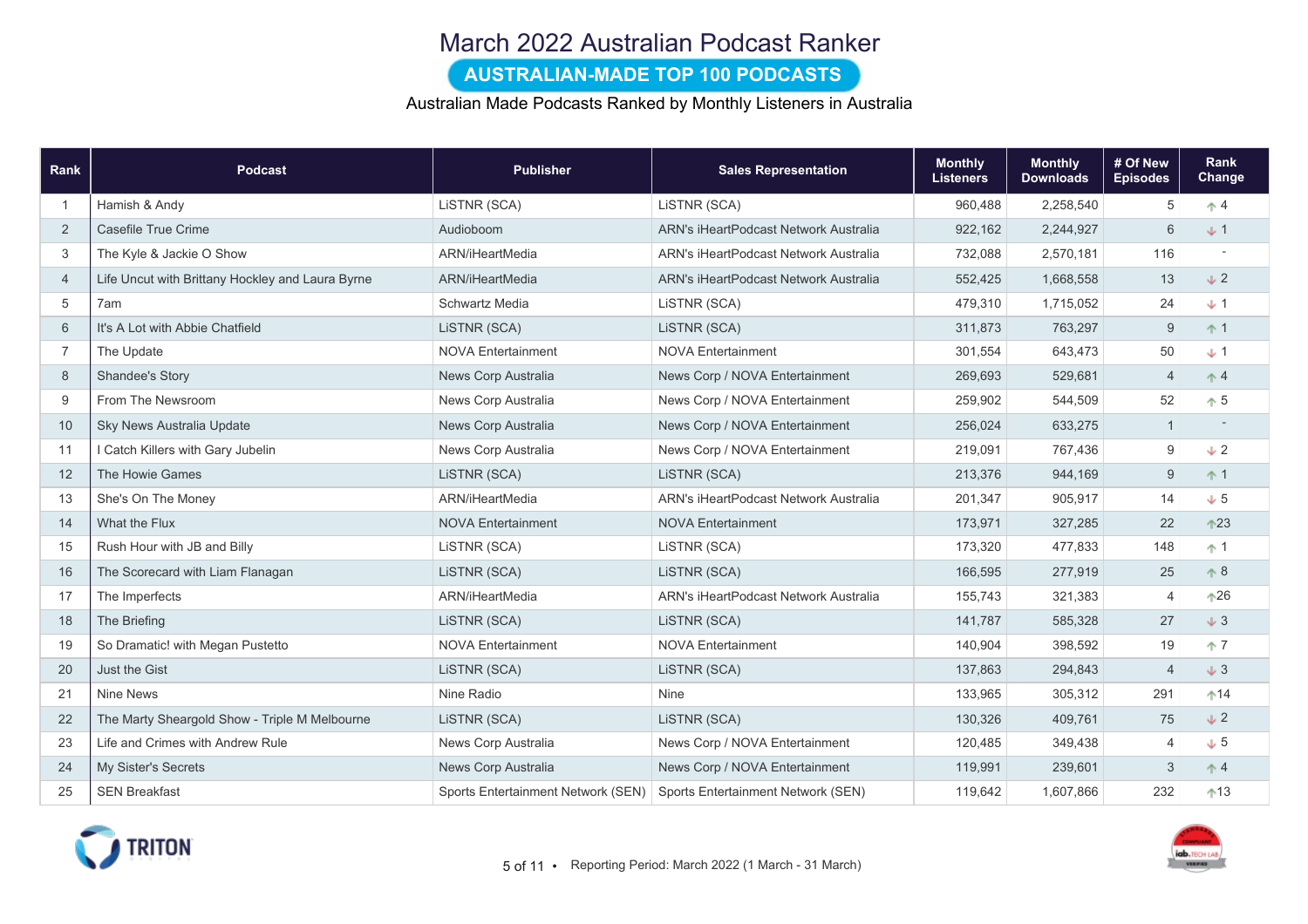### AUSTRALIAN-MADE TOP 100 PODCASTS

| Rank | Podcast                                         | <b>Publisher</b>                   | <b>Sales Representation</b>           | <b>Monthly</b><br><b>Listeners</b> | <b>Monthly</b><br><b>Downloads</b> | # Of New<br><b>Episodes</b> | Rank<br>Change  |
|------|-------------------------------------------------|------------------------------------|---------------------------------------|------------------------------------|------------------------------------|-----------------------------|-----------------|
| 26   | The Matty Johns podcast                         | News Corp Australia                | News Corp / NOVA Entertainment        | 116.763                            | 309,833                            | 8                           | $+1$            |
| 27   | Please Explain                                  | Nine Publishing                    | <b>Nine</b>                           | 109,162                            | 481,409                            | 28                          | $+8$            |
| 28   | Toni and Ryan                                   | ARN/iHeartMedia                    | ARN's iHeartPodcast Network Australia | 105,621                            | 301,671                            | 18                          | $+6$            |
| 29   | <b>Triple M Footy AFL</b>                       | LISTNR (SCA)                       | LISTNR (SCA)                          | 105,265                            | 290,031                            | 60                          | Return          |
| 30   | Whateley                                        | Sports Entertainment Network (SEN) | Sports Entertainment Network (SEN)    | 100,413                            | 1,538,004                          | 256                         | $12$            |
| 31   | The Betoota Advocate Podcast                    | <b>DM Podcasts</b>                 | <b>NOVA Entertainment</b>             | 95,596                             | 213,769                            | $\overline{9}$              | $+6$            |
| 32   | <b>Equity Mates Investing Podcast</b>           | <b>Equity Mates Media</b>          | Acast                                 | 83,644                             | 295,725                            | 9                           | $+9$            |
| 33   | <b>Ben Fordham Live</b>                         | Nine Radio                         | <b>Nine</b>                           | 83,301                             | 379,363                            | 274                         |                 |
| 34   | Allan & Carly - Hit WA                          | LISTNR (SCA)                       | LISTNR (SCA)                          | 83,126                             | 86,822                             | 54                          | Debut           |
| 35   | The Morning Crew - Hughesy Ed and Erin - 2DayFM | LISTNR (SCA)                       | LISTNR (SCA)                          | 76,674                             | 177,740                            | 95                          | $+57$           |
| 36   | Jase & Lauren                                   | ARN/iHeartMedia                    | ARN's iHeartPodcast Network Australia | 74,398                             | 526,831                            | 90                          | $\uparrow 5$    |
| 37   | The National Briefing                           | LISTNR (SCA)                       | LISTNR (SCA)                          | 73,879                             | 157,495                            | 144                         | $+6$            |
| 38   | I've Got News For You                           | News Corp Australia                | News Corp / NOVA Entertainment        | 72,764                             | 89,867                             | 24                          | $\uparrow$ 2    |
| 39   | <b>Triple M Rocks Footy NRL</b>                 | LISTNR (SCA)                       | LISTNR (SCA)                          | 69,758                             | 302,007                            | 104                         | Return          |
| 40   | Fast Five by Fear and Greed                     | <b>NOVA Entertainment</b>          | <b>NOVA Entertainment</b>             | 69,007                             | 108,503                            | 50                          | $\downarrow$ 29 |
| 41   | Matt & Alex - All Day Breakfast                 | LISTNR (SCA)                       | LISTNR (SCA)                          | 67,776                             | 229,571                            | 23                          | $+9$            |
| 42   | Mornings with Neil Mitchell                     | Nine Radio                         | Nine                                  | 65,967                             | 175,712                            | 192                         | $+22$           |
| 43   | Motley Fool Money                               | LISTNR (SCA)                       | LiSTNR (SCA)                          | 60,337                             | 234,148                            | 12                          | $+9$            |
| 44   | Hot Nights with Abbie Chatfield                 | LiSTNR (SCA)                       | LiSTNR (SCA)                          | 57,490                             | 119,323                            | 31                          | $14$            |
| 45   | The Chaser Report                               | The Chaser                         | Acast                                 | 56,895                             | 305,219                            | 37                          | $+9$            |
| 46   | Fifi, Fev & Nick - 101.9 The Fox Melbourne      | LISTNR (SCA)                       | LISTNR (SCA)                          | 55,004                             | 95,599                             | 82                          | 167             |
| 47   | <b>Six Tackles With Gus</b>                     | <b>Nine Digital</b>                | <b>Nine</b>                           | 54,400                             | 102,328                            | 8                           | Return          |
| 48   | The Daily Aus                                   | ARN/iHeartMedia                    | ARN's iHeartPodcast Network Australia | 53,895                             | 153,630                            | 23                          | Debut           |
| 49   | Jonesy & Amanda's JAMcast!                      | ARN/iHeartMedia                    | ARN's iHeartPodcast Network Australia | 51,442                             | 188,653                            | 164                         | $17$            |
| 50   | The Ray Hadley Morning Show                     | Nine Radio                         | <b>Nine</b>                           | 50.906                             | 197,153                            | 118                         | $+1$            |



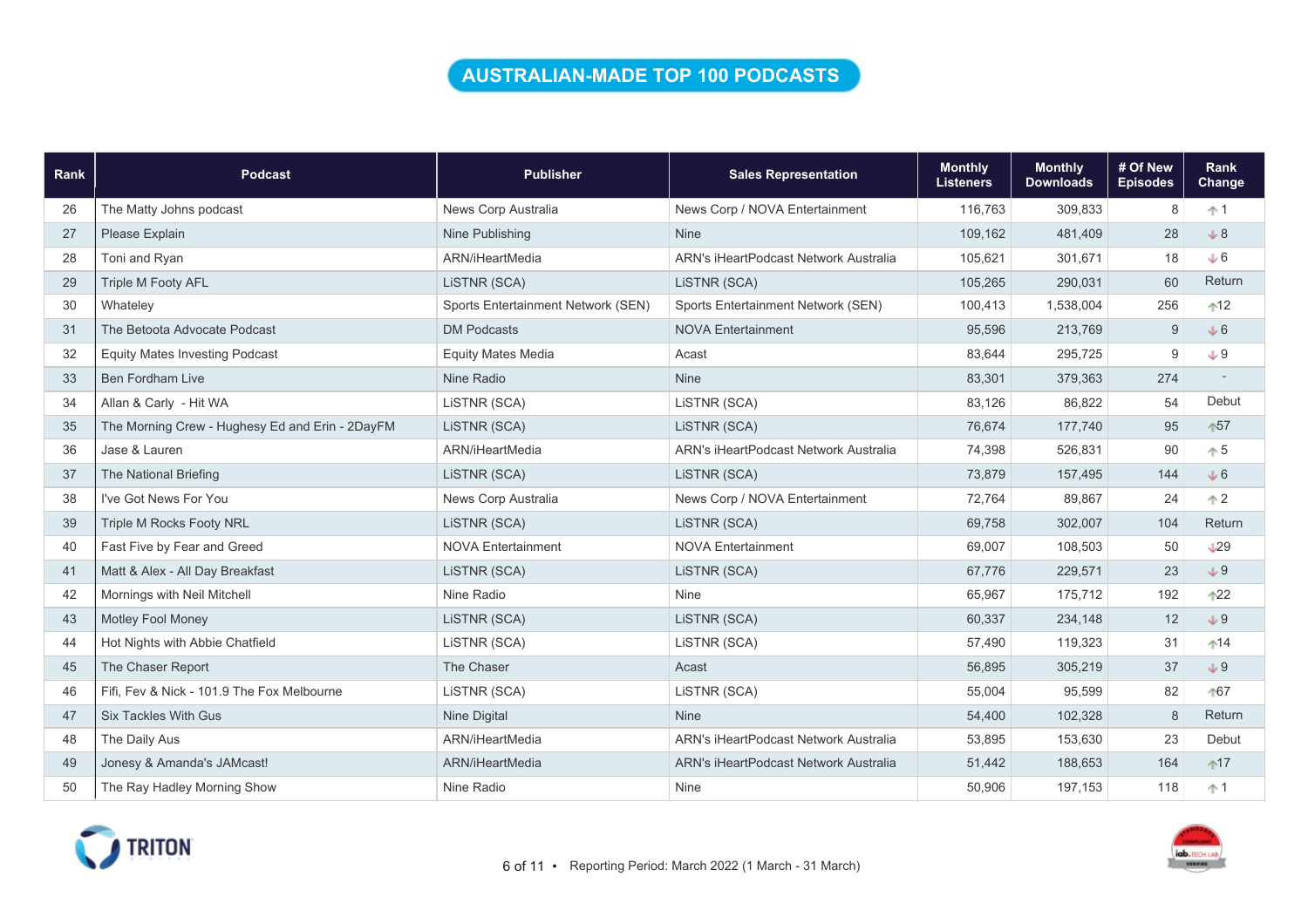### AUSTRALIAN-MADE TOP 100 PODCASTS

| Rank | <b>Podcast</b>                                                   | <b>Publisher</b>                   | <b>Sales Representation</b>                  | <b>Monthly</b><br><b>Listeners</b> | <b>Monthly</b><br><b>Downloads</b> | # Of New<br><b>Episodes</b> | Rank<br>Change |
|------|------------------------------------------------------------------|------------------------------------|----------------------------------------------|------------------------------------|------------------------------------|-----------------------------|----------------|
| 51   | The Sounding Board                                               | Sports Entertainment Network (SEN) | Sports Entertainment Network (SEN)           | 48,676                             | 154,415                            | 13                          | $+10$          |
| 52   | Kate, Tim & Joel                                                 | <b>NOVA Entertainment</b>          | <b>NOVA Entertainment</b>                    | 46,964                             | 809,325                            | 49                          | $+2$           |
| 53   | The Australian's Money Cafe                                      | News Corp Australia                | News Corp / NOVA Entertainment               | 46,945                             | 117,405                            | 8                           |                |
| 54   | The Space                                                        | <b>NOVA Entertainment</b>          | <b>NOVA Entertainment</b>                    | 45,791                             | 171,489                            | 55                          | J6             |
| 55   | Will & Woody                                                     | ARN/iHeartMedia                    | <b>ARN's iHeartPodcast Network Australia</b> | 44,914                             | 106,414                            | 69                          | $+9$           |
| 56   | Chrissie, Sam & Browny                                           | <b>NOVA Entertainment</b>          | <b>NOVA Entertainment</b>                    | 44,566                             | 314,696                            | 52                          | $+4$           |
| 57   | The West Live                                                    | West Australian Newspapers         | West Australian Newspapers                   | 44,531                             | 105,293                            | 361                         | $+10$          |
| 58   | <b>FOX FOOTY Podcasts</b>                                        | News Corp Australia                | News Corp / NOVA Entertainment               | 42,780                             | 147,856                            | 18                          | Return         |
| 59   | Somehow Related with Dave O'Neil & Glenn Robbins                 | ARN/iHeartMedia                    | ARN's iHeartPodcast Network Australia        | 42,620                             | 111,781                            | $\overline{4}$              | $+14$          |
| 60   | Carrie & Tommy                                                   | LISTNR (SCA)                       | LiSTNR (SCA)                                 | 41,339                             | 121,751                            | 273                         | $\uparrow 8$   |
| 61   | Morning Glory with Matty Johns                                   | Sports Entertainment Network (SEN) | Sports Entertainment Network (SEN)           | 41,030                             | 73,674                             | 55                          | $+17$          |
| 62   | Fitzy & Wippa                                                    | <b>NOVA Entertainment</b>          | <b>NOVA Entertainment</b>                    | 40,892                             | 244,141                            | 67                          | $14$           |
| 63   | Roo. Ditts & Loz for Breakfast                                   | LISTNR (SCA)                       | LISTNR (SCA)                                 | 40.613                             | 90,763                             | 74                          | $+27$          |
| 64   | Chat 10 Looks 3                                                  | <b>DM Podcasts</b>                 | <b>NOVA Entertainment</b>                    | 40,540                             | 129,991                            | $\mathbf{0}$                | $\sqrt{43}$    |
| 65   | The Rush Hour with Gus, Jude & Wendell                           | LiSTNR (SCA)                       | LiSTNR (SCA)                                 | 39,492                             | 112,422                            | 51                          | $+10$          |
| 66   | The Rise & Conquer Podcast with Georgie Stevenson                | ARN/iHeartMedia                    | ARN's iHeartPodcast Network Australia        | 37,578                             | 115,178                            | $\sqrt{5}$                  | $+12$          |
| 67   | 3AW Breakfast with Ross and Russel                               | Nine Radio                         | <b>Nine</b>                                  | 37,348                             | 186,283                            | 202                         | $J$ 4          |
| 68   | Something To Talk About with Samantha Armytage                   | News Corp Australia                | News Corp / NOVA Entertainment               | 37,224                             | 102,403                            | $\sqrt{5}$                  | $\sqrt{12}$    |
| 69   | We Don't Have Time For This                                      | ARN/iHeartMedia                    | <b>ARN's iHeartPodcast Network Australia</b> | 36.812                             | 82,656                             | 9                           | J              |
| 70   | Fear and Greed                                                   | <b>NOVA Entertainment</b>          | <b>NOVA Entertainment</b>                    | 36,342                             | 216,605                            | 83                          | J3             |
| 71   | Hamish & Andy's Remembering Project                              | LiSTNR (SCA)                       | LISTNR (SCA)                                 | 35,767                             | 100,261                            | $\mathbf 0$                 | $\sqrt{12}$    |
| 72   | Healthy-ish                                                      | News Corp Australia                | News Corp / NOVA Entertainment               | 35,660                             | 166,335                            | 24                          | J12            |
| 73   | Fox Sports Audio Bulletin                                        | News Corp Australia                | News Corp / NOVA Entertainment               | 34,942                             | 78,147                             | 31                          | $16$           |
| 74   | Triple M Breakfast with MG, Jess & Pagey - 104.9 Triple M Sydney | LISTNR (SCA)                       | LISTNR (SCA)                                 | 34,752                             | 183,447                            | 126                         | $\sqrt{17}$    |
| 75   | <b>The Nutrition Couch</b>                                       | ARN/iHeartMedia                    | <b>ARN's iHeartPodcast Network Australia</b> | 34,733                             | 91,670                             | 9                           | $+10$          |



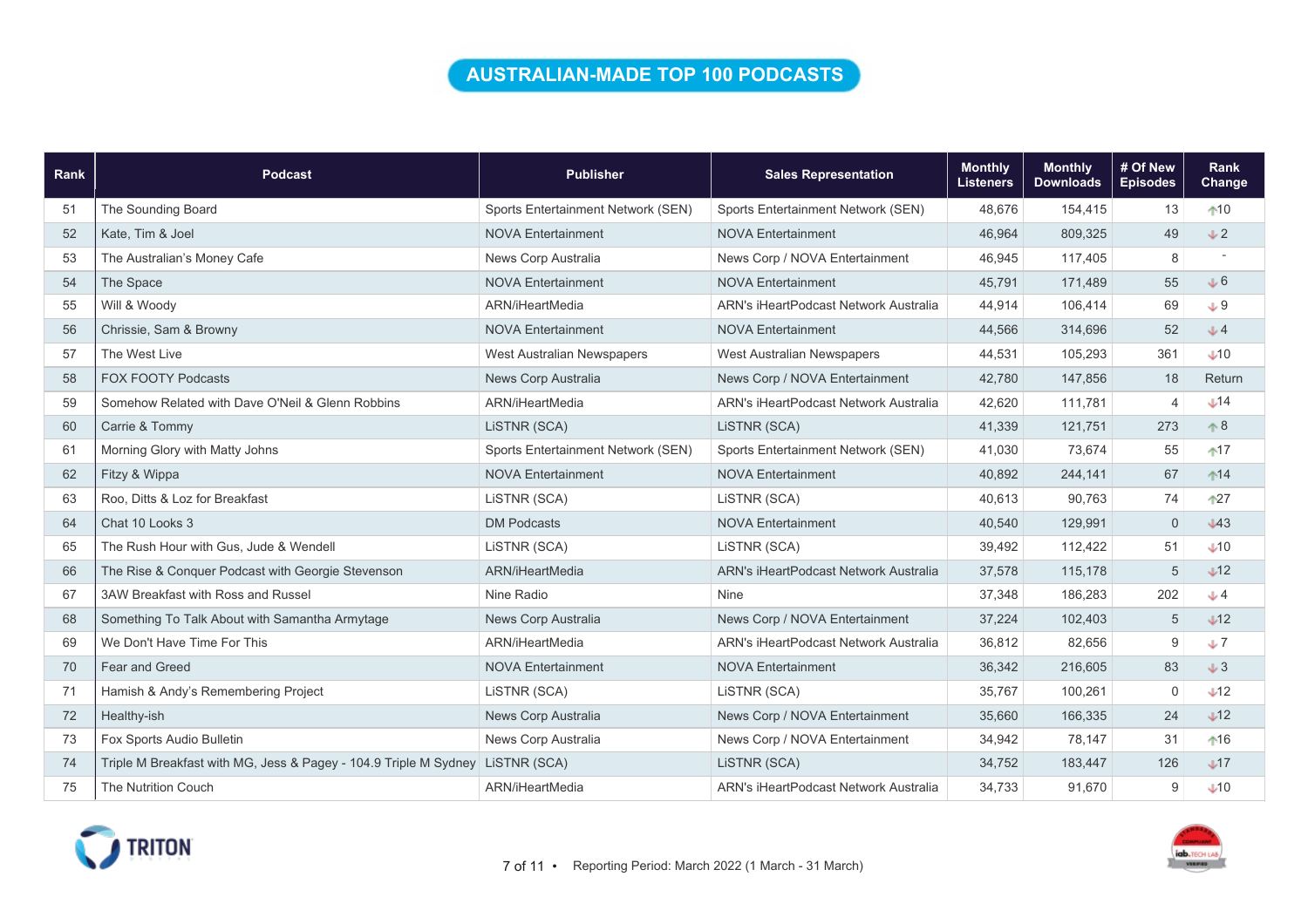## AUSTRALIAN-MADE TOP 100 PODCASTS

| Rank | <b>Podcast</b>                          | <b>Publisher</b>                   | <b>Sales Representation</b>           | <b>Monthly</b><br><b>Listeners</b> | <b>Monthly</b><br><b>Downloads</b> | # Of New<br><b>Episodes</b> | Rank<br><b>Change</b> |
|------|-----------------------------------------|------------------------------------|---------------------------------------|------------------------------------|------------------------------------|-----------------------------|-----------------------|
| 76   | <b>Hourly News Bulletins</b>            | Nine Radio                         | Nine                                  | 34,675                             | 53,554                             | 2,550                       | $\downarrow$ 7        |
| 77   | Cricket Et Cetera                       | News Corp Australia                | News Corp / NOVA Entertainment        | 34,669                             | 99,414                             | 21                          | $+14$                 |
| 78   | Paul Murray Live                        | News Corp Australia                | News Corp / NOVA Entertainment        | 34,091                             | 154,737                            | 23                          | $+6$                  |
| 79   | <b>TOFOP</b>                            | <b>TOFOP Productions</b>           | Whooshkaa                             | 33,832                             | 84,618                             | 6                           | ↑64                   |
| 80   | The NRL SuperCoach Podcast              | News Corp Australia                | News Corp / NOVA Entertainment        | 33,649                             | 68,892                             | 9                           | Debut                 |
| 81   | <b>WILOSOPHY with Wil Anderson</b>      | <b>TOFOP Productions</b>           | Whooshkaa                             | 33,529                             | 148,323                            |                             |                       |
| 82   | The Glitch                              | Podshape                           | Podshape                              | 33,176                             | 57,911                             | $\overline{4}$              | Debut                 |
| 83   | <b>Real Footy</b>                       | Nine Publishing                    | <b>Nine</b>                           | 33,065                             | 80,921                             | 5                           | Return                |
| 84   | 3pm PickUp                              | ARN/iHeartMedia                    | ARN's iHeartPodcast Network Australia | 32,526                             | 139,553                            | 46                          | $+55$                 |
| 85   | Who Killed Bob?                         | Podshape                           | Podshape                              | 31,703                             | 65,850                             |                             | $+55$                 |
| 86   | <b>Beyond The Likes</b>                 | <b>DM Podcasts</b>                 | <b>NOVA Entertainment</b>             | 31,623                             | 57,728                             | 5                           | $+13$                 |
| 87   | The Jess Rowe Big Talk Show             | LISTNR (SCA)                       | LISTNR (SCA)                          | 31,330                             | 61,221                             | $\overline{4}$              | $+29$                 |
| 88   | Drive with Joel & Fletch                | Sports Entertainment Network (SEN) | Sports Entertainment Network (SEN)    | 31,308                             | 337,225                            | 184                         | $+1$                  |
| 89   | <b>FORTY</b>                            | LISTNR (SCA)                       | LISTNR (SCA)                          | 31,128                             | 84,531                             | $6\,$                       | $+12$                 |
| 90   | Where's Your Head At?                   | <b>DM Podcasts</b>                 | <b>NOVA Entertainment</b>             | 30,017                             | 45,308                             | 3                           | $+19$                 |
| 91   | <b>Get Started Investing</b>            | <b>Equity Mates Media</b>          | Acast                                 | 29,556                             | 84,642                             | $\overline{4}$              | $+21$                 |
| 92   | Your Morning Mantra                     | Podshape                           | Podshape                              | 29,289                             | 128,422                            | 46                          | $+21$                 |
| 93   | <b>SACKED: AFL</b>                      | News Corp Australia                | News Corp / NOVA Entertainment        | 29,139                             | 56,555                             | $6\phantom{1}$              | Debut                 |
| 94   | The Follow-On                           | News Corp Australia                | News Corp / NOVA Entertainment        | 28,936                             | 32,194                             | $\sqrt{2}$                  | $\uparrow 6$          |
| 95   | Credlin                                 | News Corp Australia                | News Corp / NOVA Entertainment        | 28,462                             | 129,605                            | 23                          | $+15$                 |
| 96   | Triple M Breakfast with Marto & Margaux | LISTNR (SCA)                       | LiSTNR (SCA)                          | 28,243                             | 62,758                             | 63                          | $+52$                 |
| 97   | Daily Telegraph - News Feed             | News Corp Australia                | News Corp / NOVA Entertainment        | 27,692                             | 50,396                             | 32                          | $+48$                 |
| 98   | So Dramatic! Daily                      | <b>NOVA Entertainment</b>          | <b>NOVA Entertainment</b>             | 27,213                             | 72,692                             | 25                          | $+17$                 |
| 99   | The V8 Sleuth Podcast                   | Motorsport Podcast Network         | Whooshkaa                             | 26,694                             | 64,049                             | 9                           | $+4$                  |
| 100  | Triple M Rock                           | LISTNR (SCA)                       | LiSTNR (SCA)                          | 25,755                             | 36,347                             | 50                          | Debut                 |



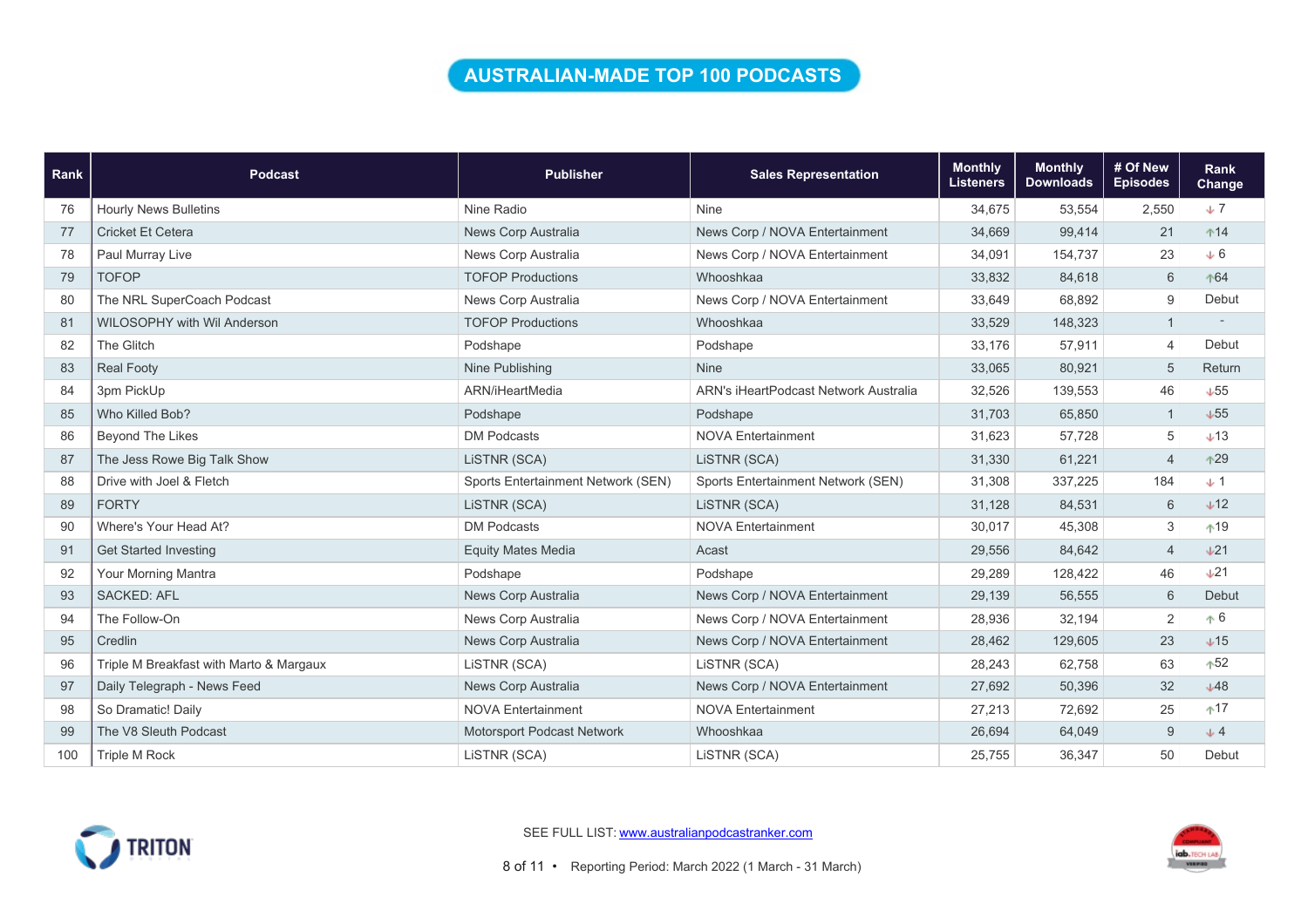### March 2022 Australian Podcast Ranker

#### **TOP 10 PUBLISHERS**

Publishers Ranked by Monthly Listeners in Australia

| Rank           | <b>Publisher</b>          | <b>Sales Representation</b>           | <b>Monthly Listeners</b> | <b>Monthly Downloads</b> | <b>Rank Change</b>       |
|----------------|---------------------------|---------------------------------------|--------------------------|--------------------------|--------------------------|
|                | ARN/iHeartMedia           | ARN's iHeartPodcast Network Australia | 4,059,451                | 18,912,969               |                          |
| 2              | LISTNR (SCA)              | LISTNR (SCA)                          | 3,404,209                | 10,987,737               |                          |
| 3              | Audioboom                 | ARN's iHeartPodcast Network Australia | 2,334,312                | 6,878,111                | $\overline{\phantom{0}}$ |
| $\overline{4}$ | Stitcher                  | <b>SXM Media</b>                      | 2,179,040                | 7,839,202                | $\overline{\phantom{0}}$ |
| 5              | News Corp Australia       | News Corp / NOVA Entertainment        | 1,876,230                | 5,577,692                | $\overline{\phantom{0}}$ |
| 6              | Wondery                   | Ranieri & Co                          | 1,076,314                | 4,133,201                | $\overline{1}$           |
| $\overline{7}$ | <b>NOVA Entertainment</b> | <b>NOVA Entertainment</b>             | 1,063,870                | 4,523,357                | $+$ 1                    |
| 8              | Nine                      | Nine                                  | 775,067                  | 3,582,872                |                          |
| 9              | Schwartz Media            | LiSTNR (SCA) / Schwartz Media         | 504,746                  | 1,726,052                | $+1$                     |
| 10             | <b>DM Podcasts</b>        | <b>NOVA Entertainment</b>             | 432,277                  | 983,430                  | $+$ 1                    |



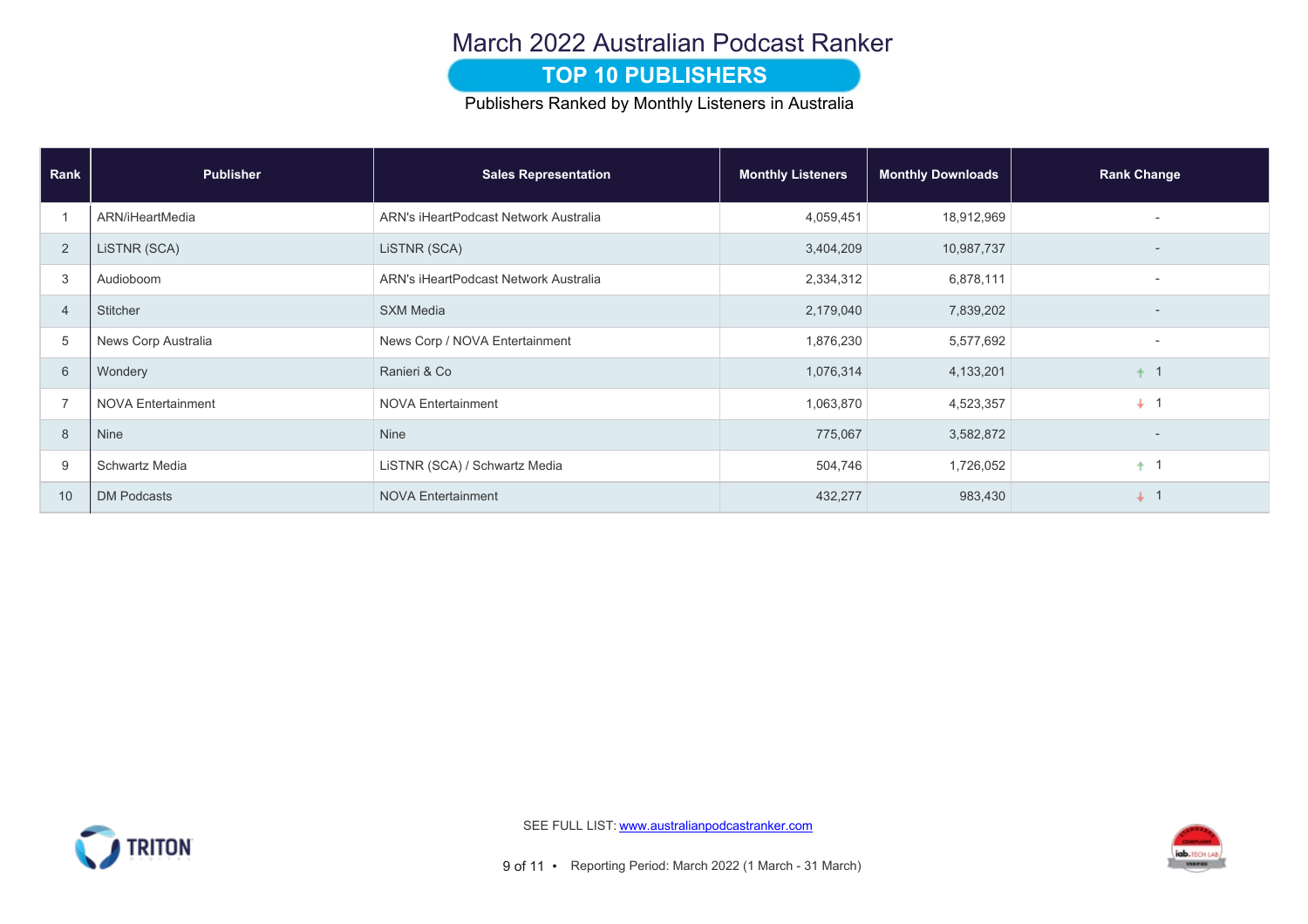# Overall Monthly Downloads from Participating Publishers in the Australian Podcast Ranker

Includes all Measured Podcasts from all Participating Publishers